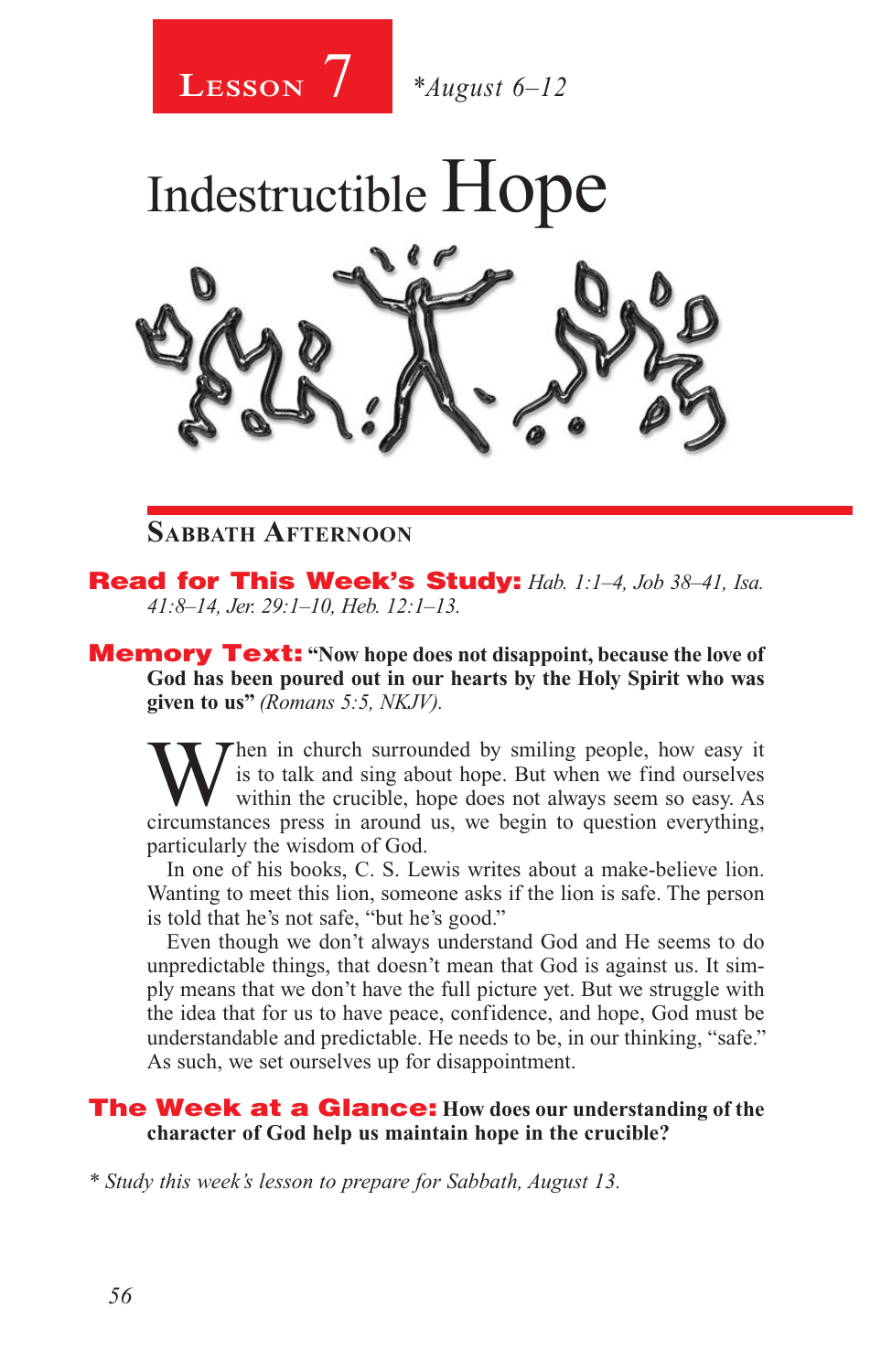

# **The Big Picture**

**When we are hurting, it is very easy to presume that what happens to us is the only thing that matters. But there is a slightly larger picture than just "me"** *(see Rev. 12:7, Rom. 8:22).*

\_\_\_\_\_\_\_\_\_\_\_\_\_\_\_\_\_\_\_\_\_\_\_\_\_\_\_\_\_\_\_\_\_\_\_\_\_\_\_\_\_\_\_\_\_\_\_\_\_\_\_\_\_\_\_\_

\_\_\_\_\_\_\_\_\_\_\_\_\_\_\_\_\_\_\_\_\_\_\_\_\_\_\_\_\_\_\_\_\_\_\_\_\_\_\_\_\_\_\_\_\_\_\_\_\_\_\_\_\_\_\_\_

Read **Habakkuk 1:1–4. What did Habakkuk face?**

You might expect that God would say something like, "That's really terrible, Habakkuk; let Me come and help you immediately." But God's answer is the opposite. He tells Habakkuk that it is going to get worse. Read this in Habakkuk 1:5–11.

Israel had been taken into captivity by the Assyrians, but God promises that worse is coming: The Babylonians will now carry away the people of Judah. Habakkuk cries out again in verses 12–17 and then waits to see what God is going to say.

### How **does God's introduction to the promised destruction of Babylon in Habakkuk 2:2, 3 bring hope?**

Habakkuk 2 is God's promise of the destruction of the Babylonians. Hebrews 10:37 quotes Habakkuk 2:3, hinting of a Messianic application to this promise in the future. With the same certainty that the destruction of Babylon was promised, so we also have the certainty of the destruction of " 'Babylon the Great' " *(Rev. 18:2, NIV)*.

\_\_\_\_\_\_\_\_\_\_\_\_\_\_\_\_\_\_\_\_\_\_\_\_\_\_\_\_\_\_\_\_\_\_\_\_\_\_\_\_\_\_\_\_\_\_\_\_\_\_\_\_\_\_\_\_

\_\_\_\_\_\_\_\_\_\_\_\_\_\_\_\_\_\_\_\_\_\_\_\_\_\_\_\_\_\_\_\_\_\_\_\_\_\_\_\_\_\_\_\_\_\_\_\_\_\_\_\_\_\_\_\_

Habakkuk was trapped between the great evil surrounding him and God's promise of worse to come. Yet, this is precisely where we find ourselves in salvation history. Great evil is around us, but the Bible predicts that much worse is to come. The key to Habakkuk's survival is that he is brought to see the whole picture. Therefore, in chapter 3 he is able to pray an incredible prayer of praise because of what God will do in the future.

**Read Habakkuk 3:16–19. What does Habakkuk identify as his reasons for hope? What is the hope of God's people as we wait for the last prophetic scenes to unfold? How can you make this hope your own?**

\_\_\_\_\_\_\_\_\_\_\_\_\_\_\_\_\_\_\_\_\_\_\_\_\_\_\_\_\_\_\_\_\_\_\_\_\_\_\_\_\_\_\_\_\_\_\_\_\_\_\_\_\_\_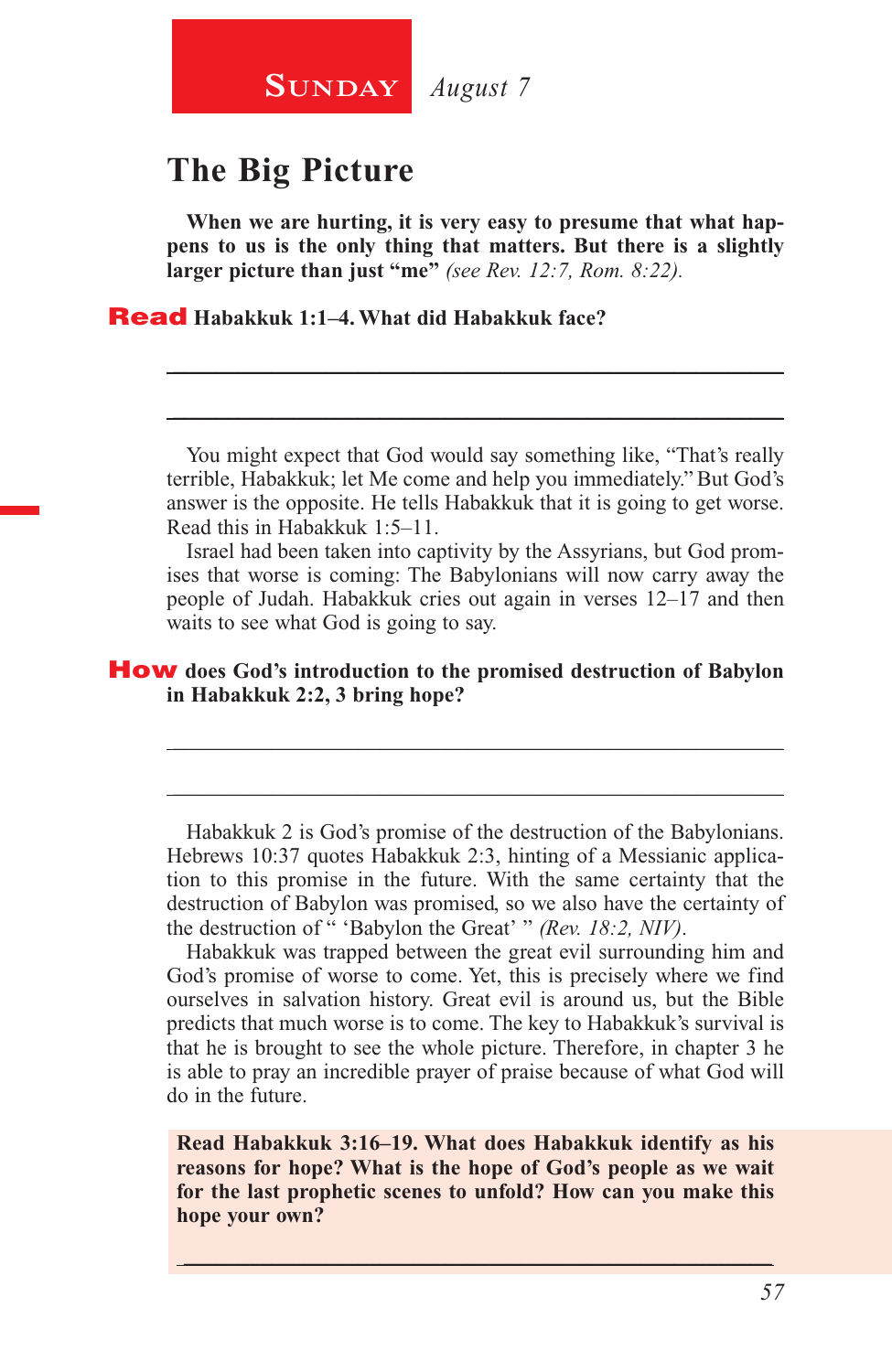# **Who Our Father Is**

Oswald Chambers writes, "Have you been asking God what He is going to do? He will never tell you. God does not tell you what He is going to do; He reveals to you Who He is."—*My Utmost for His Highest* (Uhrichsville, OH: Barbour & Company, Inc., 1963), January 2.

### What **do you think Chambers means by this idea?**

As we know, the book of Job begins with great personal tragedy for Job. He loses everything, except his life and his wife, and she suggests that he " 'curse God and die!' " *(Job 2:9, NIV)*. What follows is a discussion in which his friends try to work out why it has all happened. Throughout all of these discussions, God remains silent.

\_\_\_\_\_\_\_\_\_\_\_\_\_\_\_\_\_\_\_\_\_\_\_\_\_\_\_\_\_\_\_\_\_\_\_\_\_\_\_\_\_\_\_\_\_\_\_\_\_\_\_\_\_\_\_\_

Then suddenly in Job 38, God appears and speaks: " 'Who is this that obscures my plans with words without knowledge?' " *(Job 38:2, NIV).* Without pausing, God asks Job some 60 jaw-dropping questions. Open your Bible and scan through these in Job 38 and 39.

After the last question, Job replies, " 'I am unworthy—how can I reply to you? I put my hand over my mouth. I spoke once, but I have no answer twice, but I will say no more' " *(Job 40:4, 5, NIV)*. But God is not finished. He then begins again and asks another set of "big" questions in succession.

### **Read** Job's final response in Job 42:1–6. What was God trying to tell **Job, and what was the effect on him?**

God never answers any of the "why" questions of Job's friends. But God does paint a picture of His unparalleled greatness as revealed through the astonishing works of Creation. After this, Job certainly does not need any answers. The need for explanations has been eclipsed by an overwhelming picture of the magnificence of God.

\_\_\_\_\_\_\_\_\_\_\_\_\_\_\_\_\_\_\_\_\_\_\_\_\_\_\_\_\_\_\_\_\_\_\_\_\_\_\_\_\_\_\_\_\_\_\_\_\_\_\_\_\_\_\_\_

This story reveals a fascinating paradox. Hope and encouragement can spring from the realization that we know so little. Instinctively, we try to find comfort by knowing everything, and so we become discouraged when we cannot know. But sometimes God highlights our ignorance so that we may realize that human hope can find security only in a Being much greater than ourselves.

**Are things that you just can't understand happening now? If so, focus on the character of God. How can doing that give you the hope that you need to persevere through what's, for now, incomprehensible?**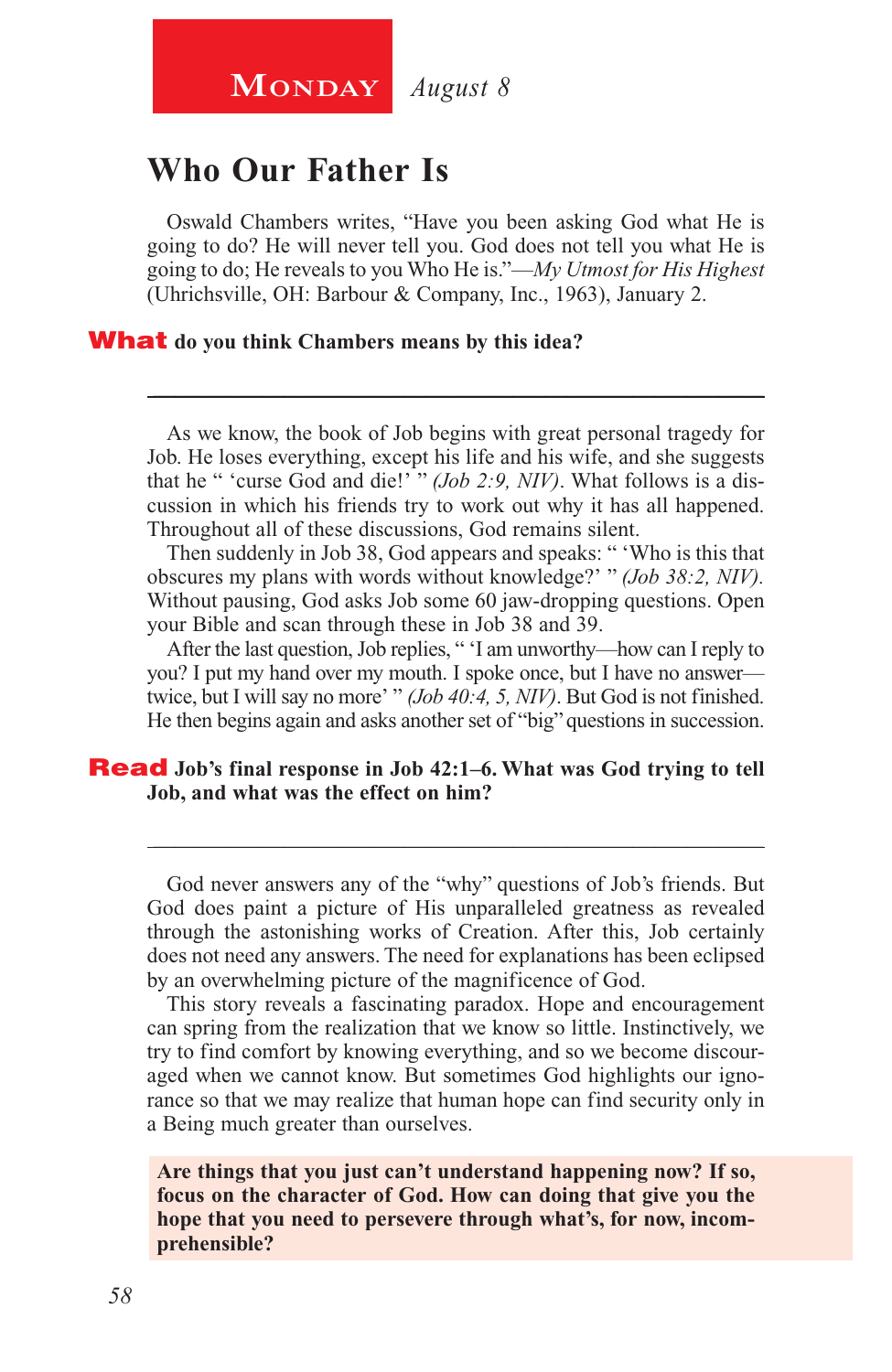# **Our Father's Presence**

**" 'For I am the Lord your God who takes hold of your right hand and says to you, Do not fear; I will help you' "** *(Isa. 41:13, NIV).*

Someone once said, "When God seems far away, who is the one who has moved?" When problems strike, we presume that God has deserted us. The truth is that He hasn't gone anywhere.

God's presence seemed very far away to the Jews in exile. Yet, through Isaiah, God assures them of future deliverance. However, while the actual return to Jerusalem was still many years in the future, God wanted His people to know that He had not moved away from them and that there was every reason for hope.

\_\_\_\_\_\_\_\_\_\_\_\_\_\_\_\_\_\_\_\_\_\_\_\_\_\_\_\_\_\_\_\_\_\_\_\_\_\_\_\_\_\_\_\_\_\_\_\_\_\_\_\_\_\_\_\_

\_\_\_\_\_\_\_\_\_\_\_\_\_\_\_\_\_\_\_\_\_\_\_\_\_\_\_\_\_\_\_\_\_\_\_\_\_\_\_\_\_\_\_\_\_\_\_\_\_\_\_\_\_\_\_\_

\_\_\_\_\_\_\_\_\_\_\_\_\_\_\_\_\_\_\_\_\_\_\_\_\_\_\_\_\_\_\_\_\_\_\_\_\_\_\_\_\_\_\_\_\_\_\_\_\_\_\_\_\_\_\_\_

### **Read** Isaiah 41:8-14. What reasons for hope can you identify for peo**ple waiting eagerly for future deliverance? How does this promise help us as we wait for our exile on earth to end?**

One of the most powerful images in these verses is found in verse 13. The sovereign God of the universe says that His people do not need to fear, because He is the one who takes " 'hold of your right hand' " *(NIV).* It is one thing to imagine God guiding events on earth from a big throne light-years away from our earth. But it is an altogether different picture to realize that He is close enough to hold the hands of His dearly beloved people.

When we are busy, it can be hard to remember that God is so close to us. But when we do remember that He is Immanuel, "God with us," it makes such a difference. When God's presence is with us, so are His purposes, His promises, and His transforming power.

**Over the next few days, try an experiment. At every moment possible, try to remind yourself that the God of the universe is close enough to you to hold your hand and is personally promising you help. Keep a record of how this changes the way you live. Be prepared to discuss your experience in class on Sabbath.**

\_\_\_\_\_\_\_\_\_\_\_\_\_\_\_\_\_\_\_\_\_\_\_\_\_\_\_\_\_\_\_\_\_\_\_\_\_\_\_\_\_\_\_\_\_\_\_\_\_\_\_\_\_\_ \_\_\_\_\_\_\_\_\_\_\_\_\_\_\_\_\_\_\_\_\_\_\_\_\_\_\_\_\_\_\_\_\_\_\_\_\_\_\_\_\_\_\_\_\_\_\_\_\_\_\_\_\_\_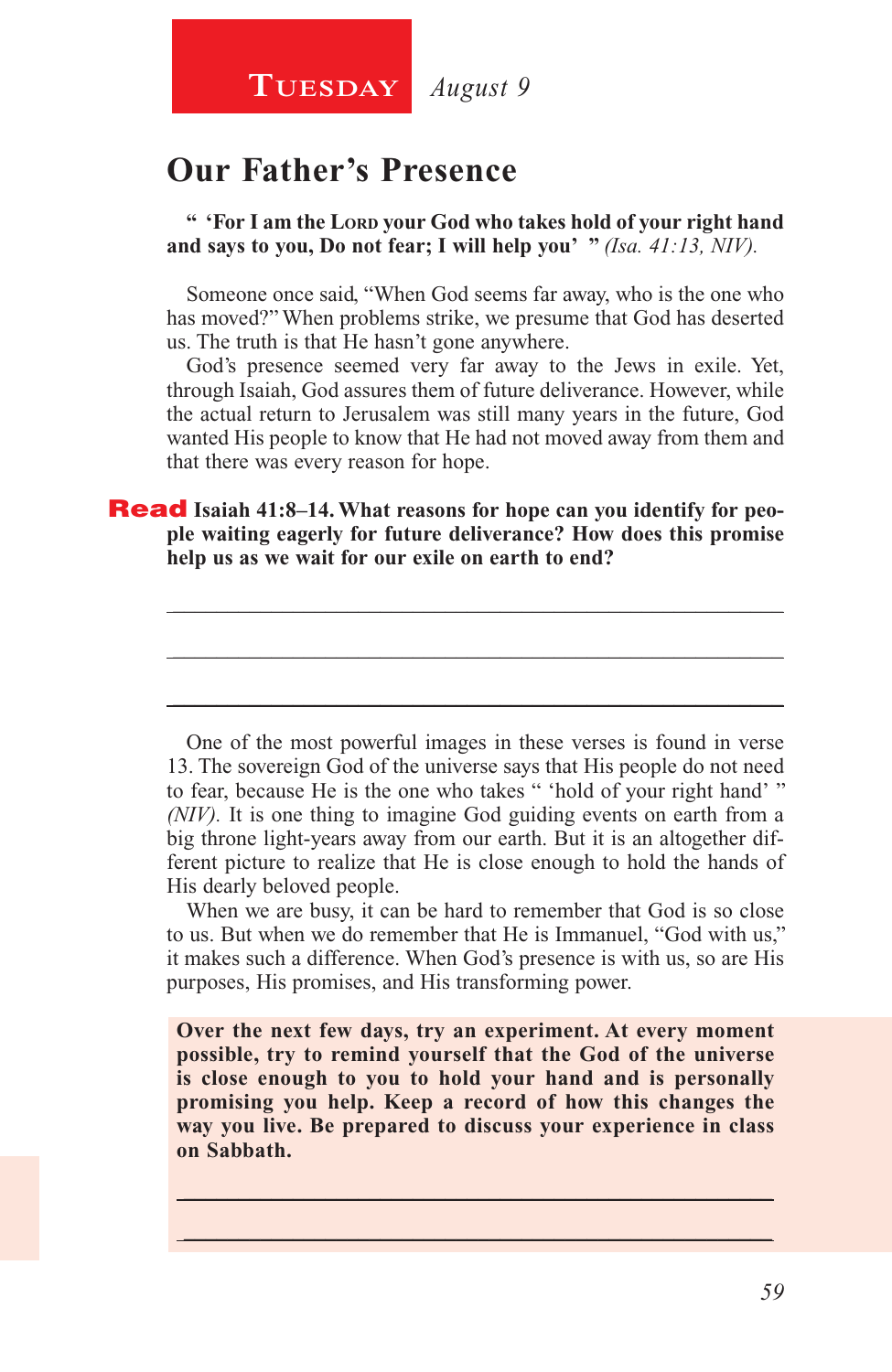# **Our Father's Plans for Us**

Everyone **is looking for hope. But where is it found? For some people, hope is found in the smile of a friend. For others, hope grows out of financial security or a stable marriage. Where do you normally look for hope and courage?**

In the book of Jeremiah, the prophet is writing to people who had lost hope in their exile. "By the rivers of Babylon we sat and wept when we remembered Zion" *(Ps. 137:1, NIV)*. But even though they are heartbroken, Jeremiah lays out reasons they should not give up hope.

\_\_\_\_\_\_\_\_\_\_\_\_\_\_\_\_\_\_\_\_\_\_\_\_\_\_\_\_\_\_\_\_\_\_\_\_\_\_\_\_\_\_\_\_\_\_\_\_\_\_\_\_\_\_\_\_

\_\_\_\_\_\_\_\_\_\_\_\_\_\_\_\_\_\_\_\_\_\_\_\_\_\_\_\_\_\_\_\_\_\_\_\_\_\_\_\_\_\_\_\_\_\_\_\_\_\_\_\_\_\_\_\_

### What **reasons for hope are given in Jeremiah 29:1–10?**

In this passage, there are three important sources of hope worth highlighting.

\_\_\_\_\_\_\_\_\_\_\_\_\_\_\_\_\_\_\_\_\_\_\_\_\_\_\_\_\_\_\_\_\_\_\_\_\_\_\_\_\_\_\_\_\_\_\_\_\_\_\_\_\_\_\_\_

\_\_\_\_\_\_\_\_\_\_\_\_\_\_\_\_\_\_\_\_\_\_\_\_\_\_\_\_\_\_\_\_\_\_\_\_\_\_\_\_\_\_\_\_\_\_\_\_\_\_\_\_\_\_\_\_

First, God tells His people that they should not give up hope, because their situation is not the result of chance or unpredictable evil. For God Himself says, "I carried [Judah] into exile from Jerusalem to Babylon" *(Jer. 29:4, NIV).* Though evil seems to surround them, Judah has never left the center of God's hands.

Second, God tells His people that they should not give up hope, because He can work even within their present difficulties. " 'Also, seek the peace and prosperity of the city to which I have carried you into exile. Pray to the LORD for it, because if it prospers, you too will prosper' " *(Jer. 29:7, NIV)*.

Third, God tells His people that they should not give up hope, because He is going to bring an end to their exile at a specific time: "This is what the LORD says: 'When seventy years are completed for Babylon, I will come to you and fulfill my good promise to bring you back to this place' " *(Jer. 29:10, NIV)*.

After God explains how He was in charge of their past, is in charge of their present, and will be in charge of their future, He then beautifully conveys His tender care for His people *(see Jer. 29:11–14).*

**Read Jeremiah 29:11–14, saying your name after the word** *you***, as if God is making these promises to you personally. Apply these promises for yourself in whatever your present struggles might be.**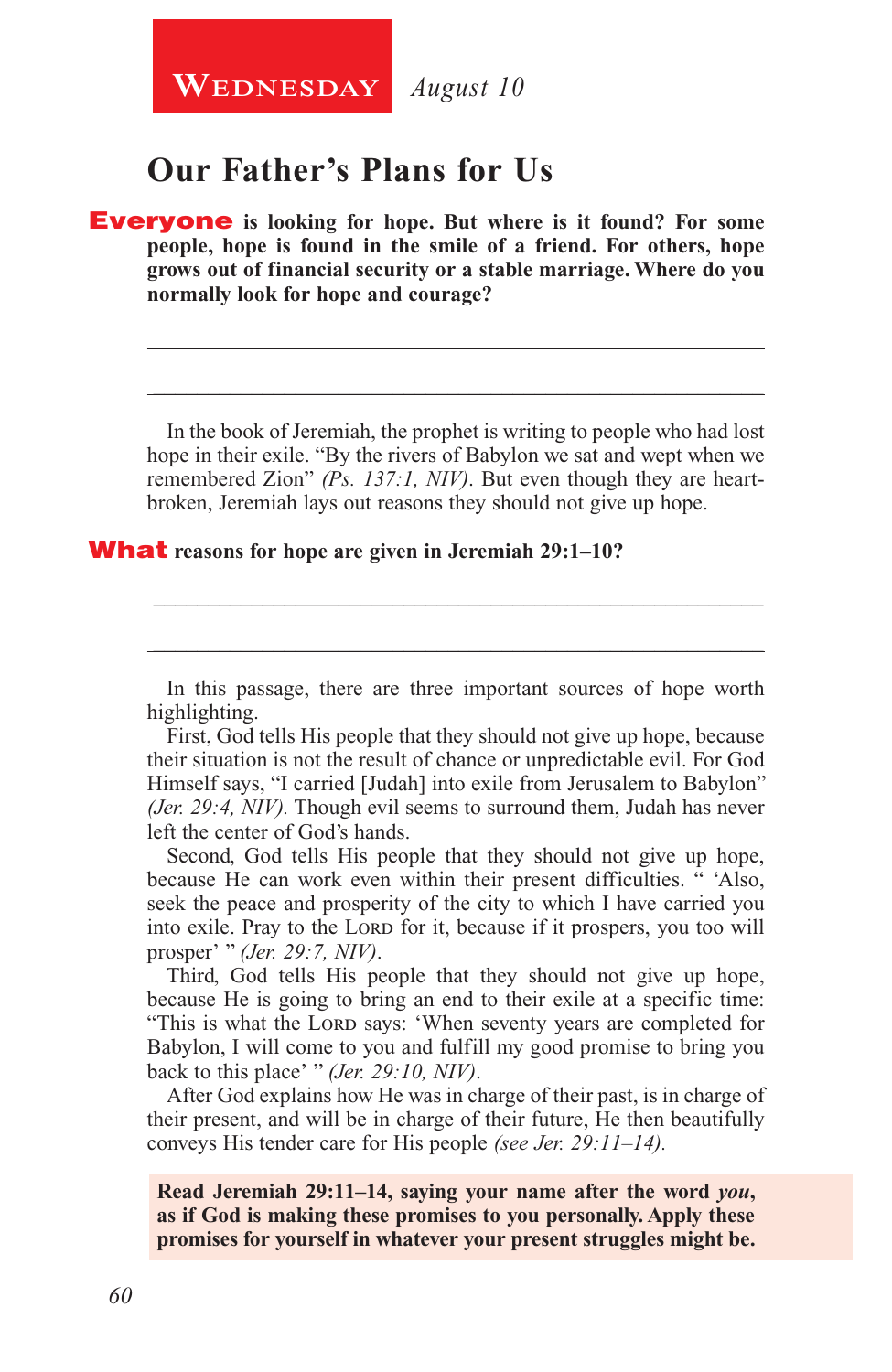# **Our Father's Discipline**

Read **Hebrews 12:5–13. What's the message to us here, and how does it fit in with what we have been studying this quarter?**

In Hebrews 12:5–13, Paul describes trials in the context of discipline. In the New International Version Bible translation of this passage, various forms of the word "discipline" appear ten times. In the Greek world, this word was the most basic word for "education." So, to understand "discipline" is to understand how God educates us in the school of faith that Paul has been describing before in Hebrews 11.

\_\_\_\_\_\_\_\_\_\_\_\_\_\_\_\_\_\_\_\_\_\_\_\_\_\_\_\_\_\_\_\_\_\_\_\_\_\_\_\_\_\_\_\_\_\_\_\_\_\_\_\_\_\_\_\_

\_\_\_\_\_\_\_\_\_\_\_\_\_\_\_\_\_\_\_\_\_\_\_\_\_\_\_\_\_\_\_\_\_\_\_\_\_\_\_\_\_\_\_\_\_\_\_\_\_\_\_\_\_\_\_\_

Throughout Hebrews 11, Paul has been painting pictures of men and women of faith. Their faith was what kept them going when they were faced with all sorts of trying situations. As we enter chapter 12, Paul turns to us, the readers, and says that since so many people before us have persevered against incredible odds, we also can run and finish the life of faith. The key is to fix our eyes upon Jesus *(Heb. 12:2)*, that He may be an Example when times are difficult *(Heb. 12:3)*. Reading chapter 12 is like being given a set of reading glasses. Without these glasses our vision or understanding of hardship will always be fuzzy. But looking through these glasses will correct the blurred explanation of suffering that our culture presses upon us. Then we will be able to understand clearly and be able to respond to trials intelligently.

### Read **through the "glasses" of Hebrews 12:1–13. Now concentrate on verses 5–13 and answer these questions:**

\_\_\_\_\_\_\_\_\_\_\_\_\_\_\_\_\_\_\_\_\_\_\_\_\_\_\_\_\_\_\_\_\_\_\_\_\_\_\_\_\_\_\_\_\_\_\_\_\_\_\_\_\_\_\_\_

\_\_\_\_\_\_\_\_\_\_\_\_\_\_\_\_\_\_\_\_\_\_\_\_\_\_\_\_\_\_\_\_\_\_\_\_\_\_\_\_\_\_\_\_\_\_\_\_\_\_\_\_\_\_\_\_

**What is the source of discipline?** 

**What is our response to discipline?** 

**What is the goal of discipline?** 

**Read through Hebrews 12:1–13 again. Make a list of all the reasons you can identify with as grounds for hope. How have you experienced this hope in your own times of spiritual "education"?**

\_\_\_\_\_\_\_\_\_\_\_\_\_\_\_\_\_\_\_\_\_\_\_\_\_\_\_\_\_\_\_\_\_\_\_\_\_\_\_\_\_\_\_\_\_\_\_\_\_\_\_\_\_\_\_\_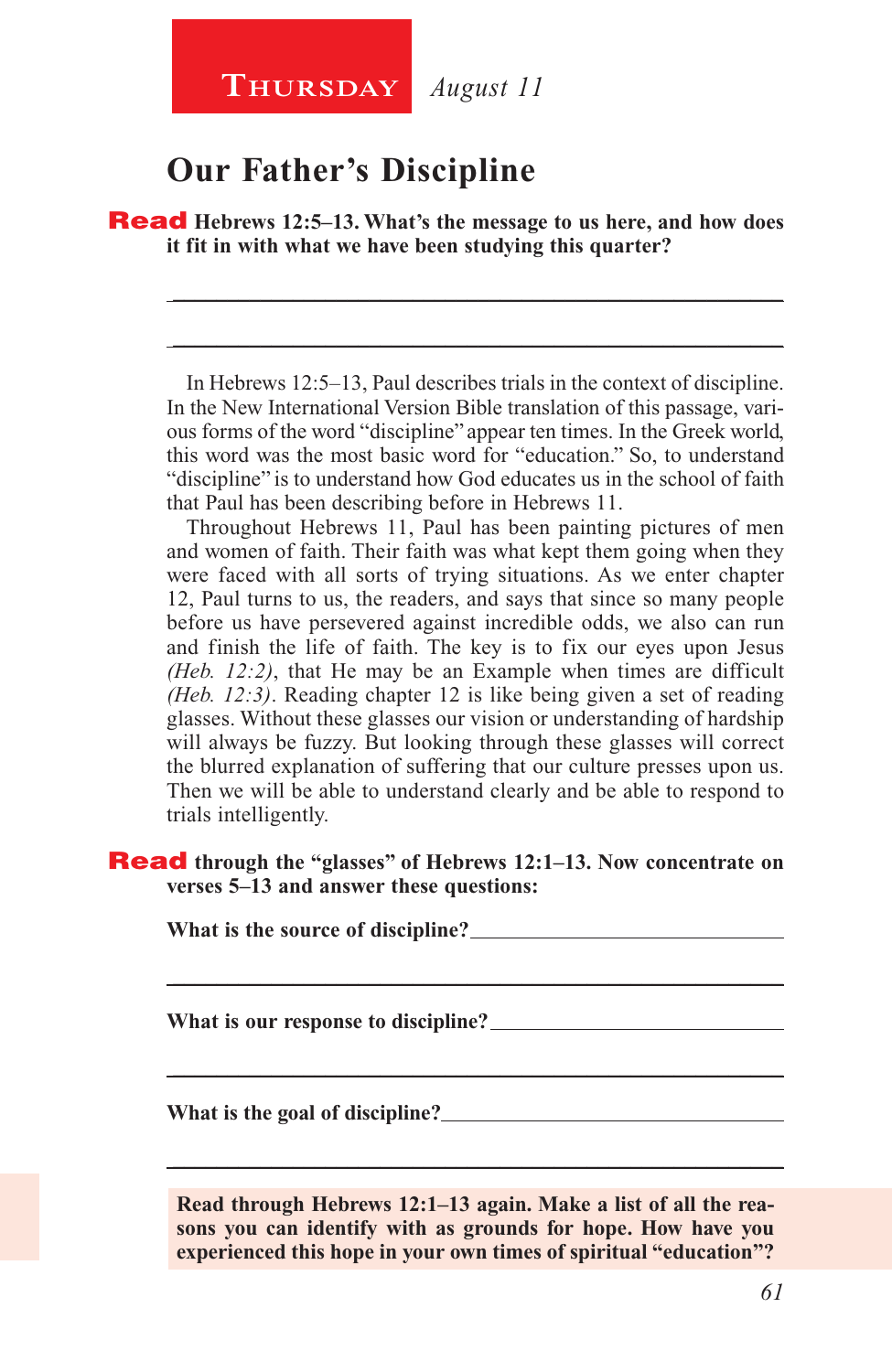**Further Thought:** Read Ellen G. White, "The School of the Hereafter," pp. 301–309, in *Education*; "Help in Daily Living," pp. 470, 471, in *The Ministry of Healing*.

"Into the experience of all there come times of keen disappointment and utter discouragement—days when sorrow is the portion, and it is hard to believe that God is still the kind benefactor of His earthborn children; days when troubles harass the soul, till death seems preferable to life. It is then that many lose their hold on God and are brought into the slavery of doubt, the bondage of unbelief. Could we at such times discern with spiritual insight the meaning of God's providences we should see angels seeking to save us from ourselves, striving to plant our feet upon a foundation more firm than the everlasting hills, and new faith, new life, would spring into being."—Ellen G. White, *Prophets and Kings*, p. 162.

### Discussion Questions:

 **Ellen G. White says that "all" of us experience times of "keen disappointment and utter discouragement." How well do we notice each other as we go through such times? How can we better learn to be agents of hope for each other when we experience such bitter disappointments?**

**2** As a class, go over your answers to Tuesday's final question. **What difference did it make in your life as you kept the reality of God's nearness ever before you?**

 **In class, read aloud sections in Job 38–41. What kind of picture of God does it present? What do you learn that gives you hope and encouragement? How does the Sabbath fit into this picture? How does it help keep before us the nature and character of God?**

 **Hope that transforms comes from heaven. This means that we can pray for hope to be brought into each other's lives. Spend some time praying for those whose hope has been faltering recently, that their hope may be renewed. More than that, what can you do for others who are in a losing struggle to find hope?**

**If someone is willing, ask that person to recount a time that despair and trials caused him or her to lose hope and faith. What turned that person around? What can we share with one another that can help when we are in times of doubt and despair?**